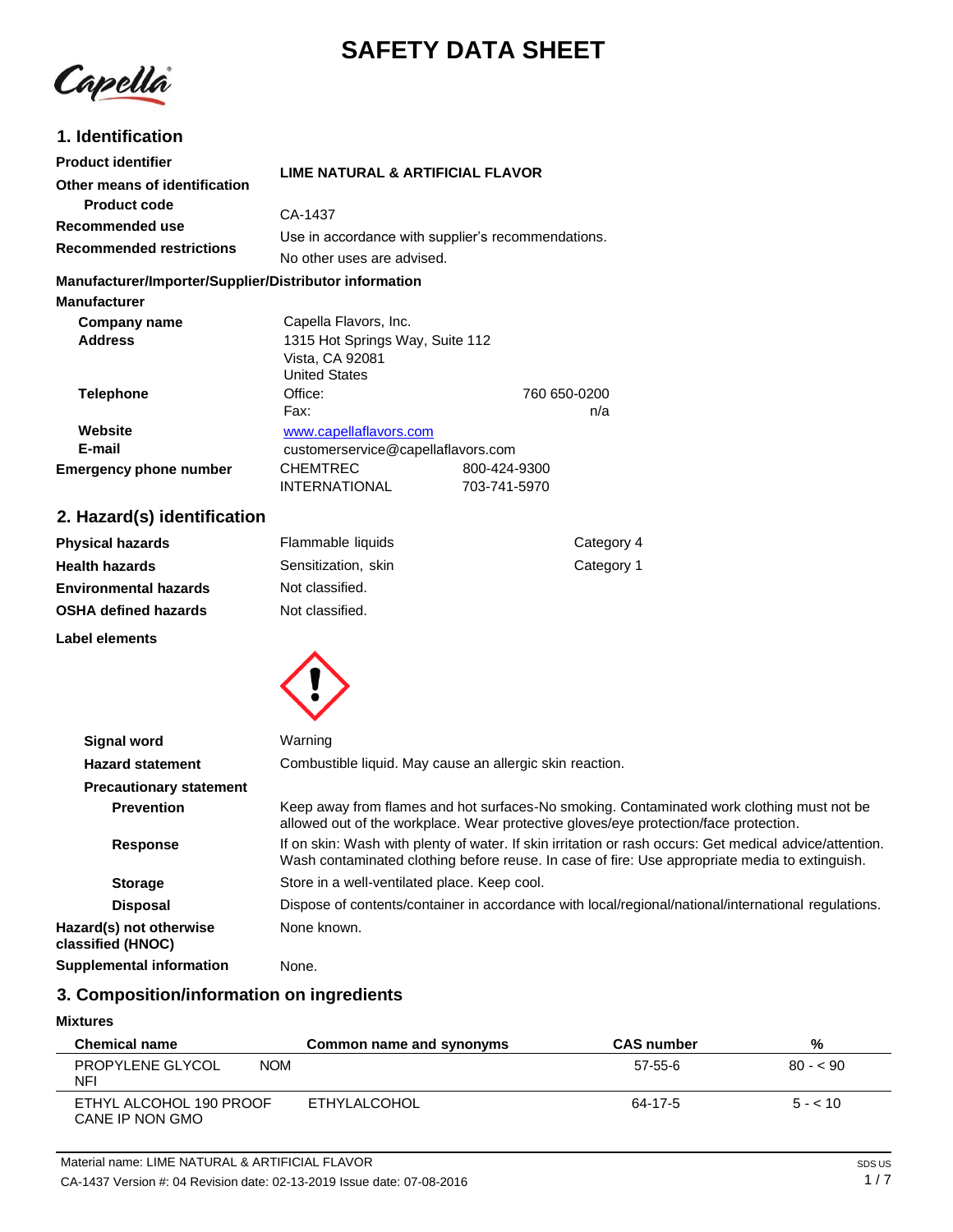| <b>Chemical name</b>                     | Common name and synonyms                                                                                            | <b>CAS</b> number | %         |
|------------------------------------------|---------------------------------------------------------------------------------------------------------------------|-------------------|-----------|
| LIME OIL DIST. MEXICO #159<br><b>NOP</b> |                                                                                                                     | 8008-26-2         | $1 - < 3$ |
| Other components below reportable levels |                                                                                                                     |                   | $5 - 10$  |
|                                          | *Designates that a specific chemical identity and/or percentage of composition has been withheld as a trade secret. |                   |           |
| 4. First-aid measures                    |                                                                                                                     |                   |           |

| <b>Inhalation</b>                                                            | Move to fresh air. Call a physician if symptoms develop or persist.                                                                                                                 |
|------------------------------------------------------------------------------|-------------------------------------------------------------------------------------------------------------------------------------------------------------------------------------|
| <b>Skin contact</b>                                                          | Remove contaminated clothing immediately and wash skin with soap and water. In case of<br>eczema or other skin disorders: Seek medical attention and take along these instructions. |
| Eye contact                                                                  | Rinse with water. Get medical attention if irritation develops and persists.                                                                                                        |
| Ingestion                                                                    | Rinse mouth. Get medical attention if symptoms occur.                                                                                                                               |
| <b>Most important</b><br>symptoms/effects, acute and<br>delayed              | Direct contact with eyes may cause temporary irritation. May cause an allergic skin reaction.<br>Dermatitis, Rash.                                                                  |
| Indication of immediate<br>medical attention and special<br>treatment needed | Provide general supportive measures and treat symptomatically. Keep victim under observation.<br>Symptoms may be delayed.                                                           |
| <b>General information</b>                                                   | Ensure that medical personnel are aware of the material(s) involved, and take precautions to<br>protect themselves. Wash contaminated clothing before reuse.                        |

# **5. Fire-fighting measures**

| Suitable extinguishing media                                     | Water fog. Alcohol resistant foam. Dry chemical powder. Carbon dioxide (CO2).                                                                                     |
|------------------------------------------------------------------|-------------------------------------------------------------------------------------------------------------------------------------------------------------------|
| Unsuitable extinguishing<br>media                                | Do not use water jet as an extinguisher, as this will spread the fire.                                                                                            |
| Specific hazards arising from<br>the chemical                    | The product is combustible, and heating may generate vapors which may form explosive vapor/air<br>mixtures. During fire, gases hazardous to health may be formed. |
| Special protective equipment<br>and precautions for firefighters | Self-contained breathing apparatus and full protective clothing must be worn in case of fire.                                                                     |
| <b>Fire fighting</b><br>equipment/instructions                   | In case of fire and/or explosion do not breathe fumes. Move containers from fire area if you can do<br>so without risk.                                           |
| <b>Specific methods</b>                                          | Use standard firefighting procedures and consider the hazards of other involved materials.                                                                        |
| <b>General fire hazards</b>                                      | Combustible liquid.                                                                                                                                               |

# **6. Accidental release measures**

| Personal precautions,<br>protective equipment and<br>emergency procedures | Keep unnecessary personnel away. Keep people away from and upwind of spill/leak. Eliminate all<br>ignition sources (no smoking, flares, sparks, or flames in immediate area). Wear appropriate<br>protective equipment and clothing during clean-up. Avoid breathing mist/vapors. Do not touch<br>damaged containers or spilled material unless wearing appropriate protective clothing. Ensure<br>adequate ventilation. Local authorities should be advised if significant spillages cannot be<br>contained. For personal protection, see section 8 of the SDS. |
|---------------------------------------------------------------------------|------------------------------------------------------------------------------------------------------------------------------------------------------------------------------------------------------------------------------------------------------------------------------------------------------------------------------------------------------------------------------------------------------------------------------------------------------------------------------------------------------------------------------------------------------------------|
| <b>Methods and materials for</b><br>containment and cleaning up           | Use water spray to reduce vapors or divert vapor cloud drift. Eliminate all ignition sources (no<br>smoking, flares, sparks, or flames in immediate area). Keep combustibles (wood, paper, oil, etc.)<br>away from spilled material.                                                                                                                                                                                                                                                                                                                             |
|                                                                           | Large Spills: Stop the flow of material, if this is without risk. Dike the spilled material, where this is<br>possible. Use a non-combustible material like vermiculite, sand or earth to soak up the product<br>and place into a container for later disposal. Following product recovery, flush area with water.                                                                                                                                                                                                                                               |
|                                                                           | Small Spills: Absorb with earth, sand or other non-combustible material and transfer to containers<br>for later disposal. Wipe up with absorbent material (e.g. cloth, fleece). Clean surface thoroughly to<br>remove residual contamination.                                                                                                                                                                                                                                                                                                                    |
|                                                                           | Never return spills to original containers for re-use. For waste disposal, see section 13 of the SDS.                                                                                                                                                                                                                                                                                                                                                                                                                                                            |
| <b>Environmental precautions</b>                                          | Avoid discharge into drains, water courses or onto the ground.                                                                                                                                                                                                                                                                                                                                                                                                                                                                                                   |
| 7. Handling and storage                                                   |                                                                                                                                                                                                                                                                                                                                                                                                                                                                                                                                                                  |
| Precautions for safe handling                                             | Keep away from open flames, hot surfaces and sources of ignition. When using do not smoke.<br>Avoid breathing mist/vapors. Avoid contact with eyes, skin, and clothing. Avoid prolonged<br>exposure. Provide adequate ventilation. Wear appropriate personal protective equipment. Observe                                                                                                                                                                                                                                                                       |

good industrial hygiene practices.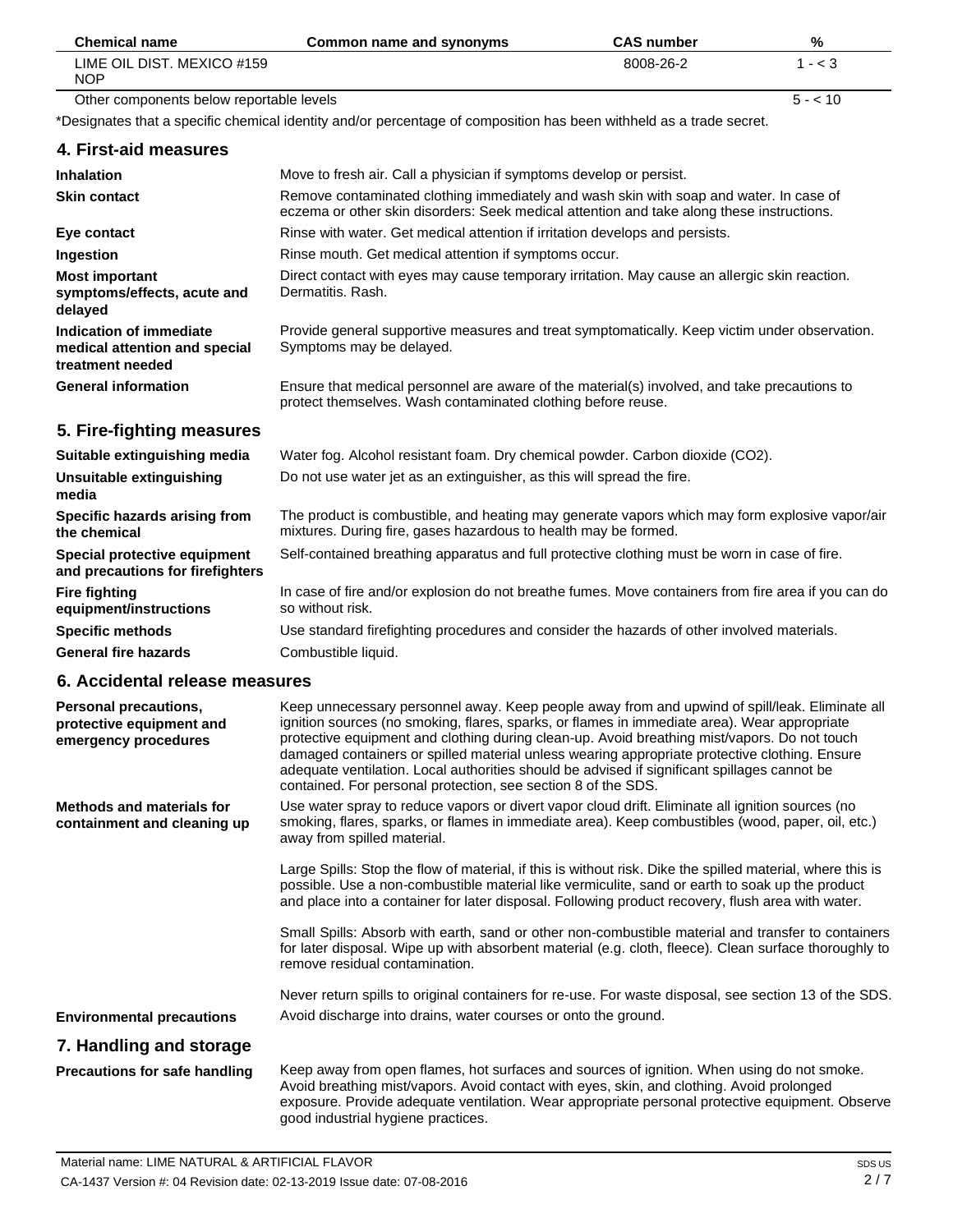Keep away from heat, sparks and open flame. Store in a cool, dry place out of direct sunlight. Store in tightly closed container. Store in a well-ventilated place. Keep in an area equipped with sprinklers. Store away from incompatible materials (see Section 10 of the SDS).

# **8. Exposure controls/personal protection**

### **Occupational exposure limits**

The following constituents are the only constituents of the product which have a PEL, TLV or other recommended exposure limit. At this time, the other constituents have no known exposure limits.

| <b>Components</b>                                                  | US. OSHA Table Z-1 Limits for Air Contaminants (29 CFR 1910.1000)<br>Type                                                                                                                                                                                                                                                                                          | Value                                                                                                                                                                                                                                                     |             |
|--------------------------------------------------------------------|--------------------------------------------------------------------------------------------------------------------------------------------------------------------------------------------------------------------------------------------------------------------------------------------------------------------------------------------------------------------|-----------------------------------------------------------------------------------------------------------------------------------------------------------------------------------------------------------------------------------------------------------|-------------|
| ETHYL ALCOHOL 190<br><b>PROOF CANE IP NON</b><br>GMO (CAS 64-17-5) | <b>PEL</b>                                                                                                                                                                                                                                                                                                                                                         | 1900 mg/m3                                                                                                                                                                                                                                                |             |
|                                                                    |                                                                                                                                                                                                                                                                                                                                                                    | 1000 ppm                                                                                                                                                                                                                                                  |             |
| US. ACGIH Threshold Limit Values                                   |                                                                                                                                                                                                                                                                                                                                                                    |                                                                                                                                                                                                                                                           |             |
| <b>Components</b>                                                  | <b>Type</b>                                                                                                                                                                                                                                                                                                                                                        | <b>Value</b>                                                                                                                                                                                                                                              |             |
| ETHYL ALCOHOL 190<br><b>PROOF CANE IP NON</b><br>GMO (CAS 64-17-5) | <b>STEL</b>                                                                                                                                                                                                                                                                                                                                                        | 1000 ppm                                                                                                                                                                                                                                                  |             |
| US. NIOSH: Pocket Guide to Chemical Hazards                        |                                                                                                                                                                                                                                                                                                                                                                    |                                                                                                                                                                                                                                                           |             |
| <b>Components</b>                                                  | Type                                                                                                                                                                                                                                                                                                                                                               | <b>Value</b>                                                                                                                                                                                                                                              |             |
| ETHYL ALCOHOL 190<br>PROOF CANE IP NON<br>GMO (CAS 64-17-5)        | <b>TWA</b>                                                                                                                                                                                                                                                                                                                                                         | 1900 mg/m3                                                                                                                                                                                                                                                |             |
|                                                                    |                                                                                                                                                                                                                                                                                                                                                                    | 1000 ppm                                                                                                                                                                                                                                                  |             |
|                                                                    | US. Workplace Environmental Exposure Level (WEEL) Guides                                                                                                                                                                                                                                                                                                           |                                                                                                                                                                                                                                                           |             |
| <b>Components</b>                                                  | <b>Type</b>                                                                                                                                                                                                                                                                                                                                                        | <b>Value</b>                                                                                                                                                                                                                                              | <b>Form</b> |
| PROPYLENE GLYCOL<br>NOM NFI (CAS 57-55-6)                          | <b>TWA</b>                                                                                                                                                                                                                                                                                                                                                         | $10 \text{ mg/m}$                                                                                                                                                                                                                                         | Aerosol.    |
| <b>Biological limit values</b>                                     | No biological exposure limits noted for the ingredient(s).                                                                                                                                                                                                                                                                                                         |                                                                                                                                                                                                                                                           |             |
| Appropriate engineering<br>controls                                | Good general ventilation should be used. Ventilation rates should be matched to conditions. If<br>applicable, use process enclosures, local exhaust ventilation, or other engineering controls to<br>maintain airborne levels below recommended exposure limits. If exposure limits have not been<br>established, maintain airborne levels to an acceptable level. |                                                                                                                                                                                                                                                           |             |
|                                                                    | Individual protection measures, such as personal protective equipment                                                                                                                                                                                                                                                                                              |                                                                                                                                                                                                                                                           |             |
| <b>Eye/face protection</b>                                         | Face shield is recommended. Wear safety glasses with side shields (or goggles).                                                                                                                                                                                                                                                                                    |                                                                                                                                                                                                                                                           |             |
| <b>Skin protection</b><br><b>Hand protection</b>                   | Wear appropriate chemical resistant gloves.                                                                                                                                                                                                                                                                                                                        |                                                                                                                                                                                                                                                           |             |
| Other                                                              | Wear appropriate chemical resistant clothing. Use of an impervious apron is recommended.                                                                                                                                                                                                                                                                           |                                                                                                                                                                                                                                                           |             |
| <b>Respiratory protection</b>                                      |                                                                                                                                                                                                                                                                                                                                                                    | If engineering controls do not maintain airborne concentrations below recommended exposure<br>limits (where applicable) or to an acceptable level (in countries where exposure limits have not<br>been established), an approved respirator must be worn. |             |
| <b>Thermal hazards</b>                                             | Wear appropriate thermal protective clothing, when necessary.                                                                                                                                                                                                                                                                                                      |                                                                                                                                                                                                                                                           |             |
| <b>General hygiene</b><br>considerations                           | When using do not smoke. Always observe good personal hygiene measures, such as washing<br>after handling the material and before eating, drinking, and/or smoking. Routinely wash work<br>clothing and protective equipment to remove contaminants. Contaminated work clothing should not<br>be allowed out of the workplace.                                     |                                                                                                                                                                                                                                                           |             |
|                                                                    |                                                                                                                                                                                                                                                                                                                                                                    |                                                                                                                                                                                                                                                           |             |

### **9. Physical and chemical properties**

| Appearance            |                |
|-----------------------|----------------|
| <b>Physical state</b> | Liquid.        |
| Form                  | Liquid.        |
| Color                 | Not available. |
| Odor                  | Not available. |
| Odor threshold        | Not available. |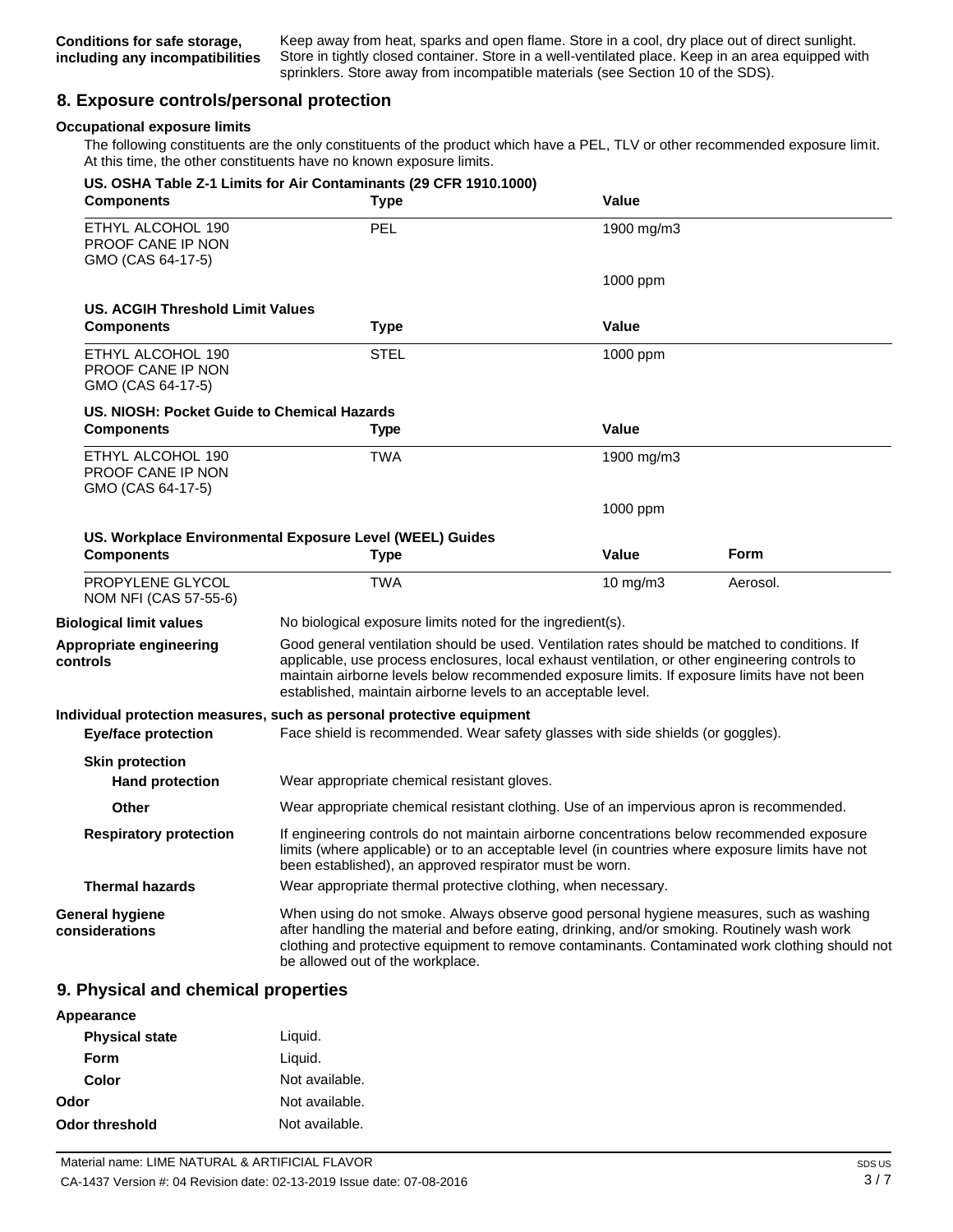| рH                                                | Not available.                                                                                                                                                           |
|---------------------------------------------------|--------------------------------------------------------------------------------------------------------------------------------------------------------------------------|
| Melting point/freezing point                      | -173.38 °F (-114.1 °C) estimated                                                                                                                                         |
| Initial boiling point and boiling<br>range        | 173.3 °F (78.5 °C) estimated                                                                                                                                             |
| <b>Flash point</b>                                | 151.0 °F (66.1 °C) Closed Cup                                                                                                                                            |
| <b>Evaporation rate</b>                           | Not available.                                                                                                                                                           |
| Flammability (solid, gas)                         | Not applicable.                                                                                                                                                          |
| Upper/lower flammability or explosive limits      |                                                                                                                                                                          |
| <b>Flammability limit - lower</b><br>(%)          | Not available.                                                                                                                                                           |
| <b>Flammability limit - upper</b><br>$(\%)$       | Not available.                                                                                                                                                           |
| Explosive limit - lower (%)                       | Not available.                                                                                                                                                           |
| Explosive limit - upper (%)                       | Not available.                                                                                                                                                           |
| Vapor pressure                                    | 5.2 hPa estimated                                                                                                                                                        |
| <b>Vapor density</b>                              | Not available.                                                                                                                                                           |
| <b>Relative density</b>                           | Not available.                                                                                                                                                           |
| Solubility(ies)                                   |                                                                                                                                                                          |
| <b>Solubility (water)</b>                         | Not available.                                                                                                                                                           |
| <b>Partition coefficient</b><br>(n-octanol/water) | Not available.                                                                                                                                                           |
| Auto-ignition temperature                         | 685 °F (362.78 °C) estimated                                                                                                                                             |
| <b>Decomposition temperature</b>                  | Not available.                                                                                                                                                           |
| <b>Viscosity</b>                                  | Not available.                                                                                                                                                           |
| <b>Other information</b>                          |                                                                                                                                                                          |
| <b>Explosive properties</b>                       | Not explosive.                                                                                                                                                           |
| <b>Flammability class</b>                         | Combustible IIIA estimated                                                                                                                                               |
| <b>Oxidizing properties</b>                       | Not oxidizing.                                                                                                                                                           |
| <b>Refractive index</b>                           | 1.4057 - 1.4357                                                                                                                                                          |
| <b>Specific gravity</b>                           | $1.01 - 1.04$                                                                                                                                                            |
| 10. Stability and reactivity                      |                                                                                                                                                                          |
| <b>Reactivity</b>                                 | The product is stable and non-reactive under normal conditions of use, storage and transport.                                                                            |
| <b>Chemical stability</b>                         | Material is stable under normal conditions.                                                                                                                              |
| <b>Possibility of hazardous</b><br>reactions      | No dangerous reaction known under conditions of normal use.                                                                                                              |
| <b>Conditions to avoid</b>                        | Keep away from heat, hot surfaces, sparks, open flames and other ignition sources. Avoid<br>temperatures exceeding the flash point. Contact with incompatible materials. |
| Incompatible materials                            | Strong oxidizing agents.                                                                                                                                                 |
| <b>Hazardous decomposition</b><br>products        | No hazardous decomposition products are known.                                                                                                                           |

# **11. Toxicological information**

### **Information on likely routes of exposure**

| <b>Inhalation</b>                                                                  | Prolonged inhalation may be harmful.                     |
|------------------------------------------------------------------------------------|----------------------------------------------------------|
| <b>Skin contact</b>                                                                | May cause an allergic skin reaction.                     |
| Eye contact                                                                        | Direct contact with eyes may cause temporary irritation. |
| Ingestion                                                                          | Expected to be a low ingestion hazard.                   |
| Symptoms related to the<br>physical, chemical and<br>toxicological characteristics | May cause an allergic skin reaction. Dermatitis. Rash.   |

# **Information on toxicological effects**

**Acute toxicity** Not available.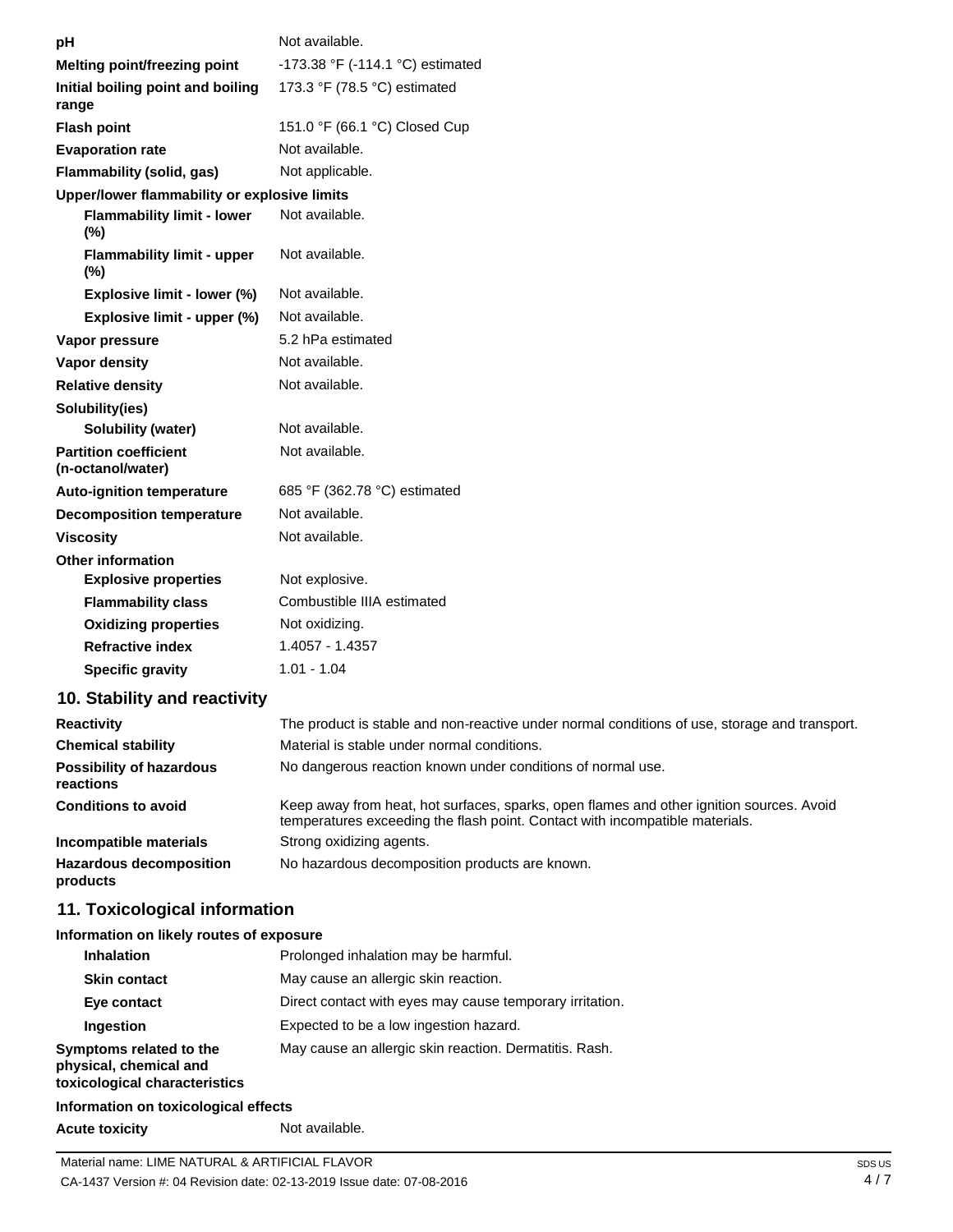| <b>Skin corrosion/irritation</b>                                                                                 | Prolonged skin contact may cause temporary irritation.                                                                                                                                                |  |  |
|------------------------------------------------------------------------------------------------------------------|-------------------------------------------------------------------------------------------------------------------------------------------------------------------------------------------------------|--|--|
| Serious eye damage/eye<br><i>irritation</i>                                                                      | Direct contact with eyes may cause temporary irritation.                                                                                                                                              |  |  |
| Respiratory or skin sensitization                                                                                |                                                                                                                                                                                                       |  |  |
| <b>Respiratory sensitization</b>                                                                                 | Not a respiratory sensitizer.                                                                                                                                                                         |  |  |
| <b>Skin sensitization</b>                                                                                        | May cause an allergic skin reaction.                                                                                                                                                                  |  |  |
| Germ cell mutagenicity                                                                                           | No data available to indicate product or any components present at greater than 0.1% are<br>mutagenic or genotoxic.                                                                                   |  |  |
| Carcinogenicity                                                                                                  | Not classifiable as to carcinogenicity to humans.                                                                                                                                                     |  |  |
| IARC Monographs. Overall Evaluation of Carcinogenicity<br>Not listed.<br>Not regulated.<br>Not listed.           | OSHA Specifically Regulated Substances (29 CFR 1910.1001-1052)<br>US. National Toxicology Program (NTP) Report on Carcinogens                                                                         |  |  |
| <b>Reproductive toxicity</b>                                                                                     | Possible reproductive hazard.                                                                                                                                                                         |  |  |
| Specific target organ toxicity -<br>single exposure                                                              | Not classified.                                                                                                                                                                                       |  |  |
| Specific target organ toxicity -<br>repeated exposure                                                            | Not classified.                                                                                                                                                                                       |  |  |
| <b>Aspiration hazard</b>                                                                                         | Not an aspiration hazard.                                                                                                                                                                             |  |  |
| <b>Chronic effects</b>                                                                                           | Prolonged inhalation may be harmful.                                                                                                                                                                  |  |  |
| 12. Ecological information                                                                                       |                                                                                                                                                                                                       |  |  |
| <b>Ecotoxicity</b>                                                                                               | The product is not classified as environmentally hazardous. However, this does not exclude the<br>possibility that large or frequent spills can have a harmful or damaging effect on the environment. |  |  |
| Persistence and degradability                                                                                    | No data is available on the degradability of any ingredients in the mixture.                                                                                                                          |  |  |
| <b>Bioaccumulative potential</b>                                                                                 |                                                                                                                                                                                                       |  |  |
| Partition coefficient n-octanol / water (log Kow)<br>ETHYL ALCOHOL 190 PROOF CANE IP NON GMO<br>PROPYLENE GLYCOL | -0.31<br>NOM NFI<br>-0.92                                                                                                                                                                             |  |  |
| <b>Mobility in soil</b>                                                                                          | No data available.                                                                                                                                                                                    |  |  |
| Other adverse effects                                                                                            | No other adverse environmental effects (e.g. ozone depletion, photochemical ozone creation<br>potential, endocrine disruption, global warming potential) are expected from this component.            |  |  |
| 13. Disposal considerations                                                                                      |                                                                                                                                                                                                       |  |  |
| <b>Disposal instructions</b>                                                                                     | Collect and reclaim or dispose in sealed containers at licensed waste disposal site. Dispose of<br>contents/container in accordance with local/regional/national/international regulations.           |  |  |
| <b>Local disposal regulations</b>                                                                                | Dispose in accordance with all applicable regulations.                                                                                                                                                |  |  |
| Hazardous waste code                                                                                             | The waste code should be assigned in discussion between the user, the producer and the waste<br>disposal company.                                                                                     |  |  |

**Waste from residues / unused products** Dispose of in accordance with local regulations. Empty containers or liners may retain some product residues. This material and its container must be disposed of in a safe manner (see: Disposal instructions).

**Contaminated packaging** Since emptied containers may retain product residue, follow label warnings even after container is emptied. Empty containers should be taken to an approved waste handling site for recycling or disposal.

# **14. Transport information**

### **DOT**

Not regulated as dangerous goods.

## **IATA**

Not regulated as dangerous goods.

# **IMDG**

Not regulated as dangerous goods.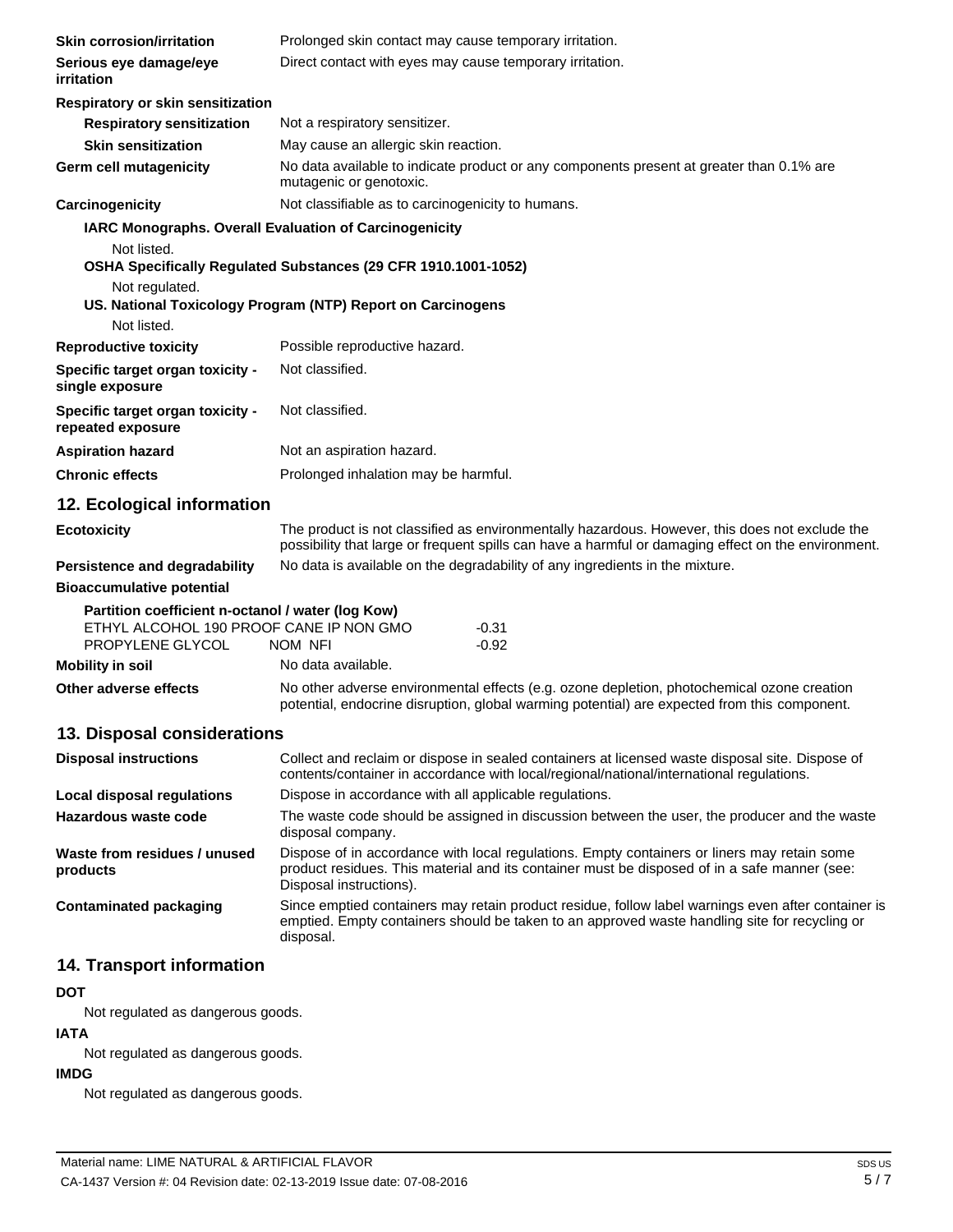**Transport in bulk according to Annex II of MARPOL 73/78 and the IBC Code** Not established.

### **15. Regulatory information**

**US federal regulations** This product is a "Hazardous Chemical" as defined by the OSHA Hazard Communication Standard, 29 CFR 1910.1200.

#### **Toxic Substances Control Act (TSCA)**

**TSCA Section 12(b) Export Notification (40 CFR 707, Subpt. D)**

Not regulated.

#### **CERCLA Hazardous Substance List (40 CFR 302.4)**

Not listed.

**SARA 304 Emergency release notification**

#### Not regulated.

## **OSHA Specifically Regulated Substances (29 CFR 1910.1001-1052)**

Not regulated.

#### **Superfund Amendments and Reauthorization Act of 1986 (SARA)**

**SARA 302 Extremely hazardous substance**

Not listed.

**SARA 311/312 Hazardous chemical** No (Exempt)

**SARA 313 (TRI reporting)**

Not regulated.

### **Other federal regulations**

#### **Clean Air Act (CAA) Section 112 Hazardous Air Pollutants (HAPs) List**

Not regulated.

### **Clean Air Act (CAA) Section 112(r) Accidental Release Prevention (40 CFR 68.130)**

Not regulated.

**Safe Drinking Water Act (SDWA)** Not regulated.

#### **FEMA Priority Substances Respiratory Health and Safety in the Flavor Manufacturing Workplace**

ETHYL ALCOHOL 190 PROOF CANE IP NON GMO Low priority (CAS 64-17-5)

#### **US state regulations**

#### **California Proposition 65**

California Safe Drinking Water and Toxic Enforcement Act of 1986 (Proposition 65): This material is not known to contain any chemicals currently listed as carcinogens or reproductive toxins. For more information go t[o www.P65Warnings.ca.gov.](http://www.p65warnings.ca.gov/)

#### **International Inventories**

| Country(s) or region | Inventory name                                                            | On inventory (yes/no)* |
|----------------------|---------------------------------------------------------------------------|------------------------|
| Australia            | Australian Inventory of Chemical Substances (AICS)                        | No                     |
| Canada               | Domestic Substances List (DSL)                                            | No                     |
| Canada               | Non-Domestic Substances List (NDSL)                                       | No                     |
| China                | Inventory of Existing Chemical Substances in China (IECSC)                | No                     |
| Europe               | European Inventory of Existing Commercial Chemical<br>Substances (EINECS) | No.                    |
| Europe               | European List of Notified Chemical Substances (ELINCS)                    | No                     |
| Japan                | Inventory of Existing and New Chemical Substances (ENCS)                  | No                     |
| Korea                | Existing Chemicals List (ECL)                                             | No                     |
| New Zealand          | New Zealand Inventory                                                     | <b>No</b>              |
| <b>Philippines</b>   | Philippine Inventory of Chemicals and Chemical Substances<br>(PICCS)      | No.                    |
| Taiwan               | Taiwan Chemical Substance Inventory (TCSI)                                | No                     |